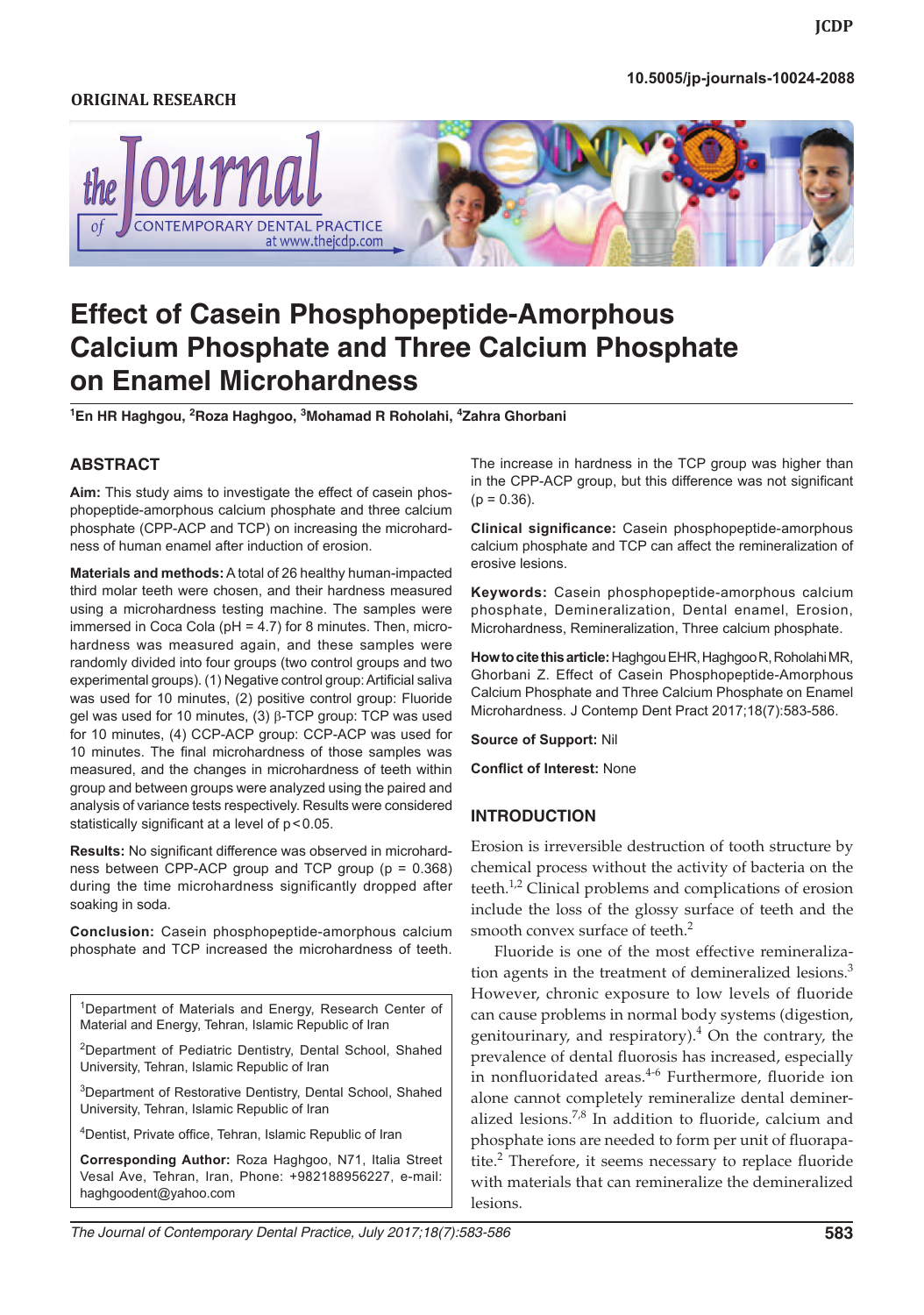#### *En HR Haghgou et al*

In the last decade, there has been a tendency to use different combinations containing calcium and phosphate, which can affect dental remineralization. Different groups of foods contain these mineral compounds, some of which include β-three calcium phosphate (TCP) and casein phosphopeptide-amorphous calcium phosphate (CPP-ACP).<sup>9,10</sup>

The results of studies on the chemical composition and materials that contain calcium and phosphate, such as CPP-ACP and β-TCP, show the mineralizing action of these materials on the surface of teeth.<sup>11,12</sup>

In the most recent studies, these materials have not been comprehensively investigated; in many, the materials were used with toothpaste, chewing gum, or mouthwashes that contain fluoride. Furthermore, the remineralizing effect of these two materials was not compared.

The purpose of this study was to investigate and compare the effect of CPP-ACP and TCP on increasing the microhardness of human enamel after erosion.

# **MATERIALS AND METHODS**

In this research, 26 impacted third molar teeth were used. They did not have cavities, hyperplasia, enamel crack, and erosion. The teeth were placed in glass containers containing water of Tehran, after extraction by surgery. The water of these glasses was changed every 2 days to prevent changes in the surface of water and water pollution. The samples were mounted in a special frame with clear polyester after brushing teeth and cleaning up any debris. The samples were polished in the presence of water with polishers and a polish device to achieve a flat and suitable surface for measuring microhardness. Then, the surface of samples was dried, and the initial microhardness was measured using the Vickers method.

Consistent with previous articles, 50*g* of force was chosen for this research.<sup>13</sup>

The samples were immersed in delestre for 8 minutes. The beverage was changed every 2 minutes to make sure that the buffering effect of dissolved ions from the enamel surface was not reduced and that the beverage gas remained.<sup>14</sup> Then, the microhardness was measured for the second time. Thereafter, teeth were randomly divided into two groups of 10 and two groups of 3. Groups of 10 were placed into β-TCP and CPP-ACP (tooth mousse) and groups of three (positive and negative control group) were placed into fluoride gel and artificial saliva respectively, for 10 minutes.

Then, the microhardness of teeth was measured for the third time. The data were analyzed using Statistical Package for the Social Sciences version 22 software. Descriptive features, including mean and standard deviation, and inferential statistics, including analysis of variance, were performed. Comparisons between groups were made using the Duncan multiple range test, and paired sample t-test was used to compare groups before and after the experiment.

# **RESULTS**

No significant difference was observed between two treatments groups in microhardness ( $p = 0.368$ ). During the time, microhardness significantly dropped after soaking in soda ( $p = 0.000$ ) (Table 1). Microhardness was significantly increased in both groups after the treatment  $(p = 0.000)$  (Table 2).

# **DISCUSSION**

Erosion is the destruction of tooth structure without interference or the activity of microorganisms. Erosion plays an important role in the destruction of dental tissues. $^{15}$ 

**Table 1:** Primary and secondary microhardness (before and after soaking in soda) statistical indicator

|            | Sample size | Time of effect<br>(in minute) | Mean of primary<br>microhardness | Mean of secondary<br>microhardness | p-value |
|------------|-------------|-------------------------------|----------------------------------|------------------------------------|---------|
| Group      |             |                               |                                  |                                    |         |
| S          |             |                               | 450                              | 261                                |         |
|            |             |                               | 359                              | 268                                | 0.000   |
| ТM         | 10          |                               | 490                              | 275                                |         |
| <b>TCP</b> | 10          |                               | 472                              | 259                                |         |

S: Saliva, F: Fluoride, TM: CPP-ACP (tooth mousse)

| <b>Table 2:</b> Primary microhardness, after demineralization and after intervention |               |                    |        |                        |        |                    |        |  |  |  |
|--------------------------------------------------------------------------------------|---------------|--------------------|--------|------------------------|--------|--------------------|--------|--|--|--|
| Experimental groups                                                                  | <b>Number</b> | Primary evaluation |        | After demineralization |        | After intervention |        |  |  |  |
| S                                                                                    |               | 88/459             | 450    | 13/892                 | 261    | 38                 | 326    |  |  |  |
| F                                                                                    |               | 55/561             | 359    | 16/462                 | 268    | 54/781             | 358    |  |  |  |
| TM                                                                                   | 10            | 56/272             | 490/10 | 54/319                 | 275/10 | 41/884             | 378/60 |  |  |  |
| <b>TCP</b>                                                                           | 10            | 53/442             | 472/70 | 28/386                 | 259    | 30/840             | 366    |  |  |  |
| Total                                                                                | 26            | 68/485             | 463/65 | 39/229                 | 269/69 | 39/903             | 365/31 |  |  |  |
|                                                                                      |               | 88/459             | 450    | 13/892                 | 261    | 38                 | 326    |  |  |  |

S: Saliva, F: Fluoride, TM: CPP-ACP (tooth mousse)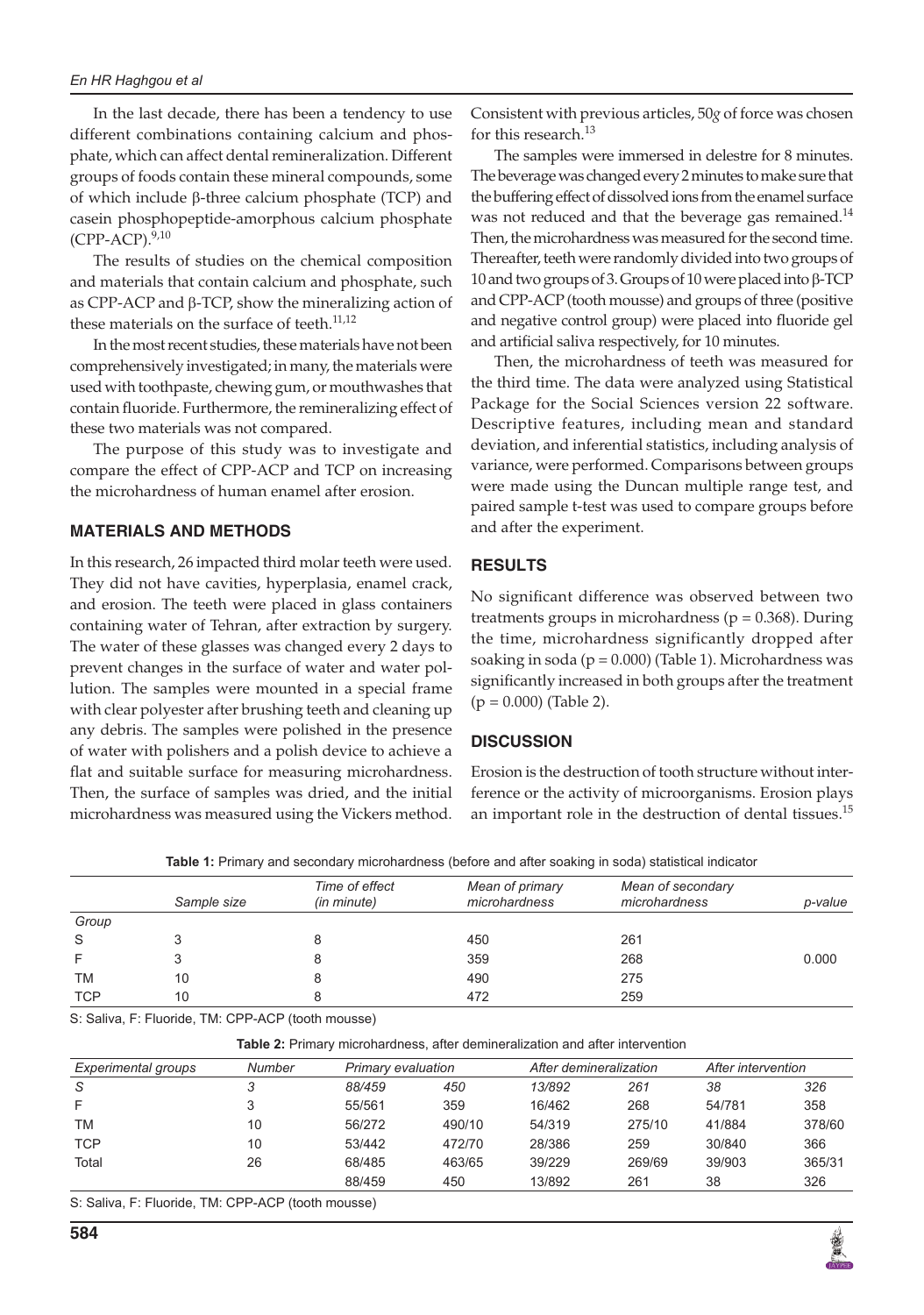Therefore, application of repairing material of erosive lesions is necessary.

In this research, the effect of β-TCP and CPP-ACP on remineralization of erosive lesions created by exposure to delestre was investigated.

According to the results, the microhardness of tooth enamel decreased significantly by 41% after exposure to carbonated beverage.

The results of Ghajari and Razavi's<sup>16</sup> research, which investigated the effect of Iranian and foreign beverage pH on the amount of dental erosion by analysis of calcium method, showed that calcium was taken from the surface of tooth enamel after exposure to the beverage, consistent with our findings.

The results of the study by Haghgoo et al, $^{17}$  which investigated the effect of nano-hydroxyapatite solution on mineralization of permanent teeth exposed to delestre, showed that delestre significantly decreases the microhardness of tooth enamel, consistent with our research.

According to the results of this research, the increase of microhardness in the artificial saliva group was 24%. Saliva is capable of keeping the mouth environment oversaturated with calcium and phosphate ions. This leads to the protection of hydroxyapatite crystals and increases the power of repairing the tooth enamel structure.<sup>18</sup> However, oral conditions can proceed to demineralization because of various causes and, in some conditions, the use of remineralization agents is necessary to promote conditions that favor of remineralization.<sup>19</sup>

According to the results of this research, microhardness of tooth enamel increased by 37% after exposure to ACP-CPP. This increase could be due to the presence of amorphous and settle ability of calcium and phosphorus ions in this material. On the contrary, saturation with calcium and phosphorus ions changes acidity into alkalinity.<sup>20</sup> Furthermore, ACP-CCP can act as a calcium reservoir along with remineralization. This material is designed so as to stabilize calcium and phosphorus ions on the surface of the tooth.21-24

The results of this research showed that microhardness of tooth enamel increased by 41% after exposure to β-TCP. The base of β-TCP is calcium and phosphate, and its chemical formula is  $Ca_3(PO_4)_2$ .<sup>9</sup> This calcium and phosphate base confers on this material the ability to increase microhardness.

The results reported by Robert and Rezvani indicate that the impact of β-TCP and ACP-CPP on improving lesions $9,11$  is consistent with the results of our research.

In the present research, 10 minutes was allocated for exposure to remineralization agents, because longer times are difficult for patients and would create an experimental scenario that diverges from clinical criteria. In previous research, the time of exposure to remineralization materials was too long to be clinically difficult.<sup>16,25</sup>

In this research, we investigate the impact of two materials β-TCP and ACP-CPP on the microhardness of tooth enamel after erosion *in vitro*.

It is suggested that this research is done *in situ* because of the simulation of the mouth and considering the impact of diet.

# **CONCLUSION**

According to the results of the present study, TCP and CPP-ACP can affect remineralization of erosive lesions.

# **CLINICAL SIGNIFICANCE**

Three calcium phosphate and CPP-ACP can affect the remineralization of erosive lesions.

### **REFERENCES**

- 1. Petersson GH, Bratthall D. The caries decline: a review of reviews. Eur J Oral Sci 1996 Aug;104(4):436-443.
- 2. Kitchens M, Owens BM. Effect of carbonated beverages, coffee, sports and high energy drinks, and bottled water on the *in vitro* erosion characteristics of dental enamel. J Clin Pediatr Dent 2007 Spring;31(3):153-159.
- 3. Lenzi TL, Montagner AF, Soares FZ, de Oliveira Rocha R. Are topical fluorides effective for treating incipient carious lesions? A systematic review and meta-analysis. J Am Dent Assoc 2016 Feb;147(2):84.e1-91.e1.
- 4. Jha SK, Mishra VK, Sharma DK, Damodaran T. Fluoride in the environment and its metabolism in humans. Rev Environ Contam Toxicol 2011 Jan;211:121-142.
- 5. Pendrys DG. Dental fluorosis in perspective. J Am Dent Assoc 1991 Sep;122(9):63-66.
- 6. Newbrun E. Current regulations and recommendations concerning water fluoridation, fluoride supplements, and topical fluoride agents. J Dent Res 1992 May;71(5):1255-1265.
- 7. Selwitz RH, Ismail AI, Pitts NB. Dental caries. Lancet 2007 Jan;369(9555):51-59.
- 8. Fejerskov, O.; Cury, JA.; Tenuta, LM.; Marinho, VC. Fluorides in caries control? In: Fejerskov O, Kidd E, editors. Dental caries: the disease and its clinical management. 3rd ed. Oxford: Blackwell Munksgaard; 2015. p. 217-220a, 123-141b, 214c, 288-320d.
- 9. Karlinsey RL, Mackey AC, Walke ER, Frederick KE. Surfactant-modified TCP: structure, properties, and *in vitro* remineralization of subsurface enamel lesions. J Mater Sci Mater Med 2010 Jul;21(7):2009-2020.
- 10. Heshmat H, Banava S, Mohammadi E, Kharazifard MJ, Mojtahedzadeh F. The effect of recommending a CPP-ACPF product on salivary and plaque pH levels in orthodontic patients: a randomized cross-over clinical trial. Acta Odontol Scand 2014 Nov;72(8):903-907.
- 11. Rezvani MB, Karimi M, Rasoolzade RA, Haghgoo R. Comparing the effects of whey extract and casein phosphopeptide-amorphous calcium phosphate (CPP-ACP) on enamel microhardness. J Dent (Shiraz) 2015 Mar;16(1):49-53.